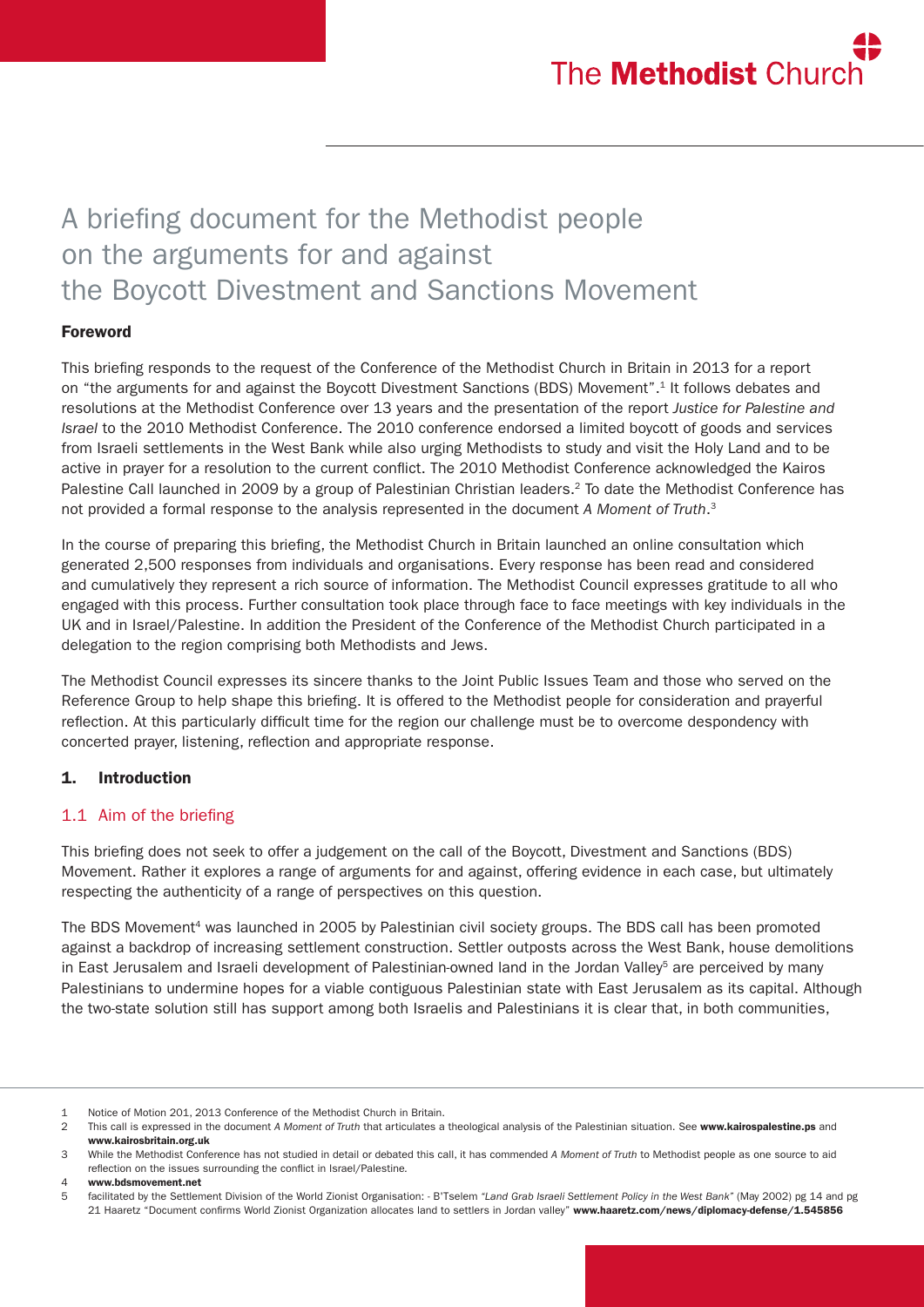public confidence in its viability is diminishing.<sup>67</sup>

Nevertheless, the sensitivity around the call for boycott, divestment and sanctions is genuine and intense. The term 'boycott' was used in Germany in the 1930s to project hatred toward the Jews and provided a means through which hatred could find physical expression. This culminated in the 'Shoah' or holocaust and therefore the notion of 'boycott' resonates powerfully for the Jewish community today. Methodist Conference statements on anti-Semitism dating back to at least 1943<sup>8</sup> record the distress of Methodists over anti-Semitic actions against the homes and places of worship of Jewish people in Britain and elsewhere, notably Western Europe and the Soviet Union. But in recent years the Methodist Church in Britain has found engagement on issues around the conflict in Israel and Palestine challenging for our relationships with many of our Jewish brothers and sisters in the UK.

This briefing provides background on the BDS Movement (section 2) before discussing the specifics of boycott, divestment and sanctions. In sections 3 to 8, each sub-section presents arguments for and against BDS although not every argument falls neatly into one of those two categories. Finally in the concluding section some key themes are highlighted. While much more could be said, we hope that this short report might provide a helpful introduction for Methodist people on the arguments for and against the BDS Movement.

# 2. Background – the BDS Movement

## 2.1 Organisation, support and aims

The BDS Movement comprises 170 Palestinian organisations and is coordinated by the BDS National Committee (BNC).9 The BNC is made up of 27 organisations and includes all of the major Palestinian Trades Unions. While the BDS Movement has some political backing among Palestinians, the call to boycott Israel is not supported by the Palestinian Authority, which in 2010 endorsed only a limited boycott of Israeli settlements.

The BDS Movement was established a year after the 2004 advisory opinion of the International Court of Justice on the legality of the separation wall and associated settlement regime. 10 The Movement seeks a boycott of Israel "until it meets its obligations under international law".<sup>11</sup>

The BDS Movement highlights the situation of three sections of the Palestinian community: those living under occupation in the West Bank and Gaza, those living in Israel and Palestinians who are refugees. The stated aims of the Movement are:

- 1. ending its occupation and colonisation of all Arab lands occupied in June 1967 and dismantling the Wall
- 2. recognising the fundamental rights of the Arab Palestinian citizens of Israel to full equality and
- 3. respecting, protecting and promoting the rights of Palestinian refugees to return to their homes and properties as stipulated in the UN General Assembly Resolution 194.

The Movement seeks to achieve these aims by building a global, Palestinian-led non violent movement.

# 2.2 Recognising competing narratives

The BDS Movement's core aims are bound up with the desire of Palestinians for self-determination. An appreciation of the political aspirations of both Jews and Palestinians is helped by an understanding of the historical context.<sup>12</sup> We might note, for example, the rise of Arab Nationalism during the decline of Ottoman Empire, Arab resistance to

Fafo Institute Key Results from an opinion poll, Gaza and West Bank, 2009. Palestinian Centre for Policy Research Sept. 2012 " Findings show that a majority of 57% (compared to 55% last June) believe that the two-state solution is no longer practical due to expanded settlement construction while only 37% believe the two state solution remains viable because settlements can be dismantled or evacuated once an agreement is reached" www.pcpsr.org/survey/polls/2012/p45english.pdf Palestinian Centre for Policy Research, Joint Israeli Palestinian Poll, June 2013, "58% of Palestinians think that the two-state solution is no longer viable. 51% of Israelis think that the two-state solution is bound to fail because of settlements." www.pcpsr.org/survey/polls/2012/p45english.pdf

<sup>7</sup> www.jpost.com/Diplomacy-and-Politics/Carter-Israel-not-committed-to-two-state-solution

<sup>8</sup> In 1943 Conference agreed "that anti-Semitism is utterly incompatible with the Christian doctrine of man [sic] and is a denial of the Christian Gospel. Malicious gossip and irresponsible charges against Jews, no less than active persecution, are incompatible with Christian standards of behaviour". For references to other statements see the 2011 Methodist Conference reply to Memorial 32 on Anti-Semitism. www.methodist.org.uk/downloads/conf2011-pc-76-memorials-0812.doc 9 www.bdsmovement.net/bnc

<sup>10</sup> Legal Consequences of the Construction of a Wall in the Occupied Palestinian Territory, International Court of Justice, www.icj-cij.org/docket/index. php?pr=71&code=mwp&p1=3&p2=4&p3=6

<sup>11</sup> www.bdsmovement.net/call

<sup>12</sup> Justice for Palestine and Israel, A report to Methodist Conference in 2010, www.methodist.org.uk/downloads/conf10a-14-pal-israel-160211.pdf See also *Land of Promise? An Anglican exploration of Christian attitudes to the Holy Land, (The Anglican Consultative Council, London, 2012), Kairos Britain Time for Action",*  www.kairosbritain.org.uk and *"Zionism: A Jewish Communal Response from the UK"*, www.bod.org.uk/content/ZionismAJewishCommunalResponse.pdf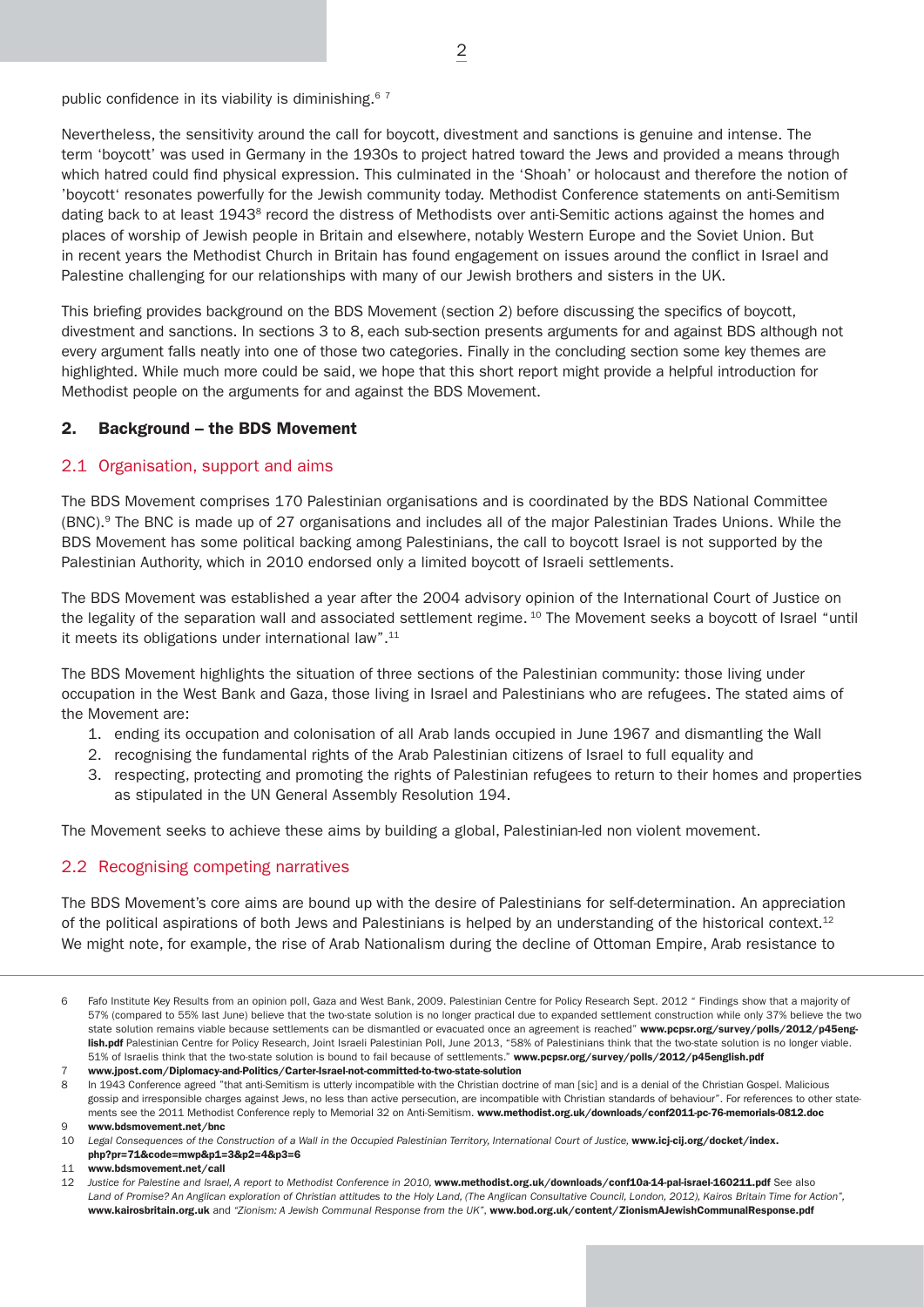British and French imperialism and the impact of this history on the shape of relations between the West and the Middle East today. Meanwhile expressions of political Zionism were strengthened by the tragic Jewish experience of forced population transfer and genocide within and beyond the Ottoman Empire in the 19th and early 20th century.13 The 'Shoah' and continued subjugation and persecution of Jews in Arab nations after 1945, leading to expulsion, underline the importance of a national home for the Jewish people.

These contrasting narratives provide one insight into the intractability of the conflict. The search for peace, it has been suggested, will entail a "coming together to examine the past conflict and the wrongs inflicted on individuals and populations, to find a way forward that brings two distinct and opposing narratives if not to harmony, then at least to mutual understanding and tolerance".<sup>14</sup> It is argued therefore that the tactic of BDS, by giving credence to one perspective only, is unlikely to promote an atmosphere for dialogue that could be truly transformative in nature.

# 2.3 Dialogue and exchange – a view from the BDS Movement

Conversely, from the perspective of the BDS Movement, proposals for mutual dialogue are flawed when there is no mutuality. For a Palestinian in the West Bank every aspect of everyday life is over-shadowed by the experience of military occupation<sup>15</sup> and, in the case of Gaza, by the experience of blockade. In contrast, since the end of the second intifada, the cost of occupation to many Israelis living in a settlement or in Israel is much less tangible. This inequality may skew the dynamic and quality of dialogue.

There is little expectation within the Palestinian community that a continued stress on dialogue to the exclusion of more coercive actions could reverse the trend of the past 20 years.<sup>16</sup> Consequently, the BDS Movement is deeply suspicious of any project that seeks to promote 'normal' relations between Palestinians and Israelis "without placing as its goal resistance to and exposure of the Israeli occupation and all forms of discrimination and oppression against the Palestinian people".17

The Palestinian Campaign for the Academic and Cultural Boycott of Israel (PACBI) is a part of the BDS Movement and leads in setting policy for cultural and academic boycotts. Dialogue that addresses the occupation is encouraged but, in PACBI's view, cultural exchange that implicitly accepts occupation as a "status quo that can be lived with" and which could present the occupying power as "enlightened", should be resisted.18 According to PACBI, most Palestinians in the West Bank and Gaza would agree that normal relations with Israel can be achieved only once there is an end to the military occupation of Palestinian lands.

In this section we have recognised some clear fault-lines. It might be instructive to note at this point that on the question of BDS there is no unanimity within either the Palestinian or the Jewish Israeli communities.19 Having set a context for this briefing, Sections 3 to 8 will concentrate on arguments for and against various aspects of the BDS call.

#### 3. Arguments for and against the concept of boycott, divestment and sanctions

Firstly, we examine arguments for and against the BDS Movement as a whole before moving on to look at consumer, academic and cultural boycotts separately. The following arguments relate to the intentions and motivations behind the movement or to the likely impact of BDS as a strategy for bringing about change.

#### 3.1 BDS and the treatment of Israel

Some of the discussion in section 3 will critique often repeated assertions that are either for or against BDS. For example, some have argued that BDS treats Israel differently from other countries and that this is an indication of anti-Semitic motivations. Addressing this criticism in the context of Methodism in Britain, we might note that the Methodist Conference and groups associated with the Methodist Church regularly highlight situations of human rights abuse in many parts of the world and call for action. Support for boycott is only usually considered in response

<sup>13</sup> It should be noted that persecution of Jews (as is also the case for Muslims) predates the 19<sup>th</sup> Century.

<sup>14</sup> *Boycott, Divestment and Sanctions of Israel*; The Board of Deputies of British Jews' Response to the Methodist Church in Britain's Inquiry into the Tactic of BDS; www.bod.org.uk/content/Board%20ResponseMethodistBDS.pdf

<sup>15</sup> Methodists continue to express concern over military occupation manifest by the routine use of administrative detention, the discriminatory planning regime in much of the West Bank and associated house demolitions, the restrictions on movement within the West Bank and an unequal sharing of water resources. 16 However, it does not follow that those in the Palestinian community who have such limited expectations would necessarily support BDS as a consequence.

<sup>17</sup> *Israel's Exceptionalism; Normalising the Abnormal; PACBI;* http://pacbi.org/etemplate.php?id=1749

<sup>18</sup> 972mag.com/what-is-normalization/31368

<sup>19</sup> Although among Jewish people in Israel and elsewhere there is a very dominant strand of opinion that is opposed to BDS.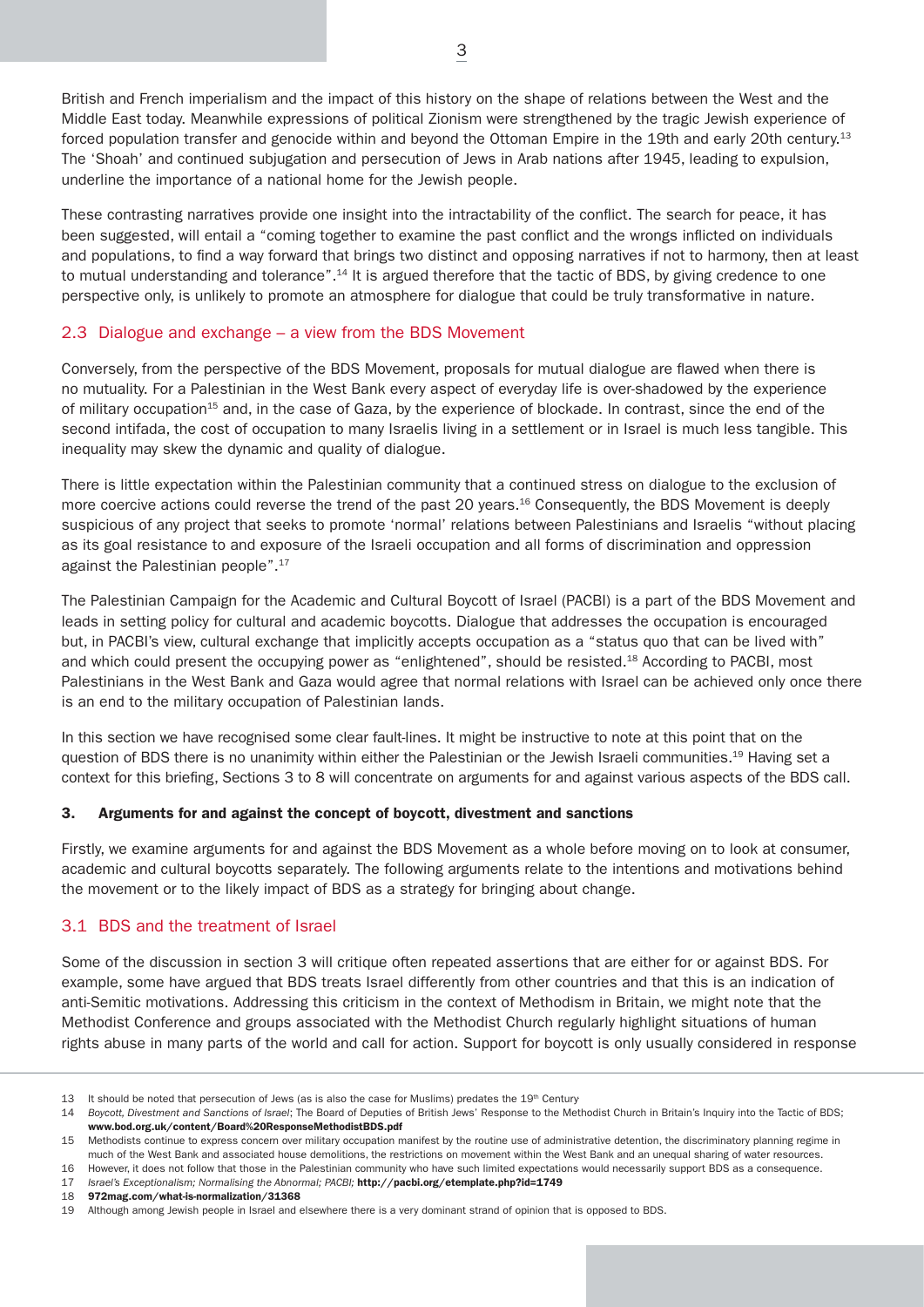to a significant call by those suffering abuse. South Africa, Namibia and Myanmar/Burma are all cases where the Methodist Conference has urged a boycott by its members.

Israel has had more Security Council resolutions passed against it than any other country<sup>20</sup> and yet continues to be supported and embraced by Western governments; for example, Israel is the top recipient of US aid.<sup>21</sup> The BNC states that this represents "an unprecedented impunity for violating the rights of the Palestinian people and of Arab peoples in neighbouring countries."<sup>22</sup> This has led supporters of a boycott to the conclusion that this course is proportionate and necessary.

There are strong arguments to support the case that BDS is not in itself anti-Semitic. There are Jews and Jewish organisations that support some form of BDS as well as those that oppose BDS. In their responses to the consultation of the Methodist Church, those who support some form of BDS say that their motivation for doing so stems from their commitment to justice. In this, they align themselves with Christian supporters of a boycott and those of others faiths or of none.

#### 3.2 BDS fails to fully appreciate Jewish national aspirations

Just as Palestinians have a legitimate right to self-determination so Jewish people also have legitimate national aspirations. The Board of Deputies of British Jews states that "the philosophical foundations of the State of Israel do not lie in religious aspirations alone, but are also based upon the political concept of self-determination and the right for the Jewish people to control their own destiny after a history that has been characterised by persecution in the Diaspora culminating in the murder of Jews on an industrial scale in the Holocaust just for being Jewish."<sup>23</sup>

The Law of Return, granting any Jewish person anywhere the right to settle in Israel, was passed by the Knesset on 5 July, 1950. Since then 2.7 million Jews have migrated to Israel. For the BDS Movement the application of the principle of equality requires that all laws privileging Jews including the Law of Return would have to be applied in a non-discriminatory manner or abolished.24

#### 3.3 Does the BDS Movement promote a one-state solution?

The three aims taken together have led some to believe that the motivation of the boycott movement is the desire to see some form of one-state solution in which Palestinians have a majority. It is suggested that at the core of the BDS Movement is the "desire to strike at the very legitimacy of the state of Israel, ultimately arguing for the dismantling of the world's only Jewish state".25 However the BDS Movement intentionally does not specify whether its stated aims would be best met by one or two states. While individuals within the Movement may express their own preferences and insights on this question many within the BDS Movement would argue that the nature of the solution is a matter for political negotiation.<sup>26</sup> <sup>27</sup>

# 3.4 Promoting non-violent action

Boycott is but one tactic within a set of non-violent actions promoted by some who are seeking to encourage non-

22 BDS National Committee (response to the Methodist Church in Britain consultation on Boycott, Divestment and Sanctions).

23 The Board of Deputies of British Jews response to the Methodist Church in Britain's Inquiry into the Tactic of BDS www.bod.org.uk/live/content.php?Item ID=130&Blog\_ID=1052

24 It is argued by the BDS Movement that there is a fundamental inequality in permitting Jewish people wherever they are located to migrate to Israel and take up citizenship while denying the same right to Palestinians who fled Israel in 1948 or 1967.

<sup>20</sup> www.haaretz.com/print-edition/news/study-israel-leads-in-ignoring-security-council-resolutions-1.31971 www.timesofisrael.com/israel-to-campaign-for-security-council-seat-envoy-says/ www.unwatch.org

<sup>21</sup> S Epstein, M Lawson, A Tiersky, State, Foreign Operations, and Related Programs: FY2013 Budget and Appropriations Congressional Research Service www.fas.org/ sgp/crs/row/R42621.pdf

<sup>25 &</sup>quot;The Board of Deputies of British Jews response to the Methodist Church in Britain's Inquiry into the Tactic of BDS" www.bod.org.uk/live/content.php?Item\_ ID=130&Blog\_ID=1052

<sup>26</sup> For example "the Palestinian General Federation of Trade Unions (PGFTU) stance on peace is based on the UN resolutions and peaceful coexistence in a two-state solution" (Palestinian Trade Unions, Friedrich-Ebert-Stiftung, 2006), and also "Stop the Wall does not explicitly support one solution against the other" www.stopthewall.org/ faqs. Omar Barghouti, one of the founders of the BDS Movement, asserts that "most networks, unions and political parties in the BDS National Committee still advocate a two-state solution outside the realm of the BDS Movement" Barghouti, Omar, *BDS – the global struggle for Palestinian Rights, (Haymarket Books, 2011)*

<sup>27</sup> It is maybe instructive to note that the position of the Methodist Conference as set out in 2002 acknowledges the high degree of support behind the two-state solution. Yet this summary position is carefully worded such that an alternative along the lines of a bi-national state would not be excluded if such a solution had the support of both Israel and the Palestinian Authority. In 2002 the Methodist Conference stated, "In summary the Methodist position is that a return to the borders of 1967 and a status for Jerusalem as a place for two nations and three faiths, with parity of esteem, is the real basis upon which trust could be built up among the different communities. The desire for a lasting peace can only be based on trust, security and freedom from fear for all people in the area".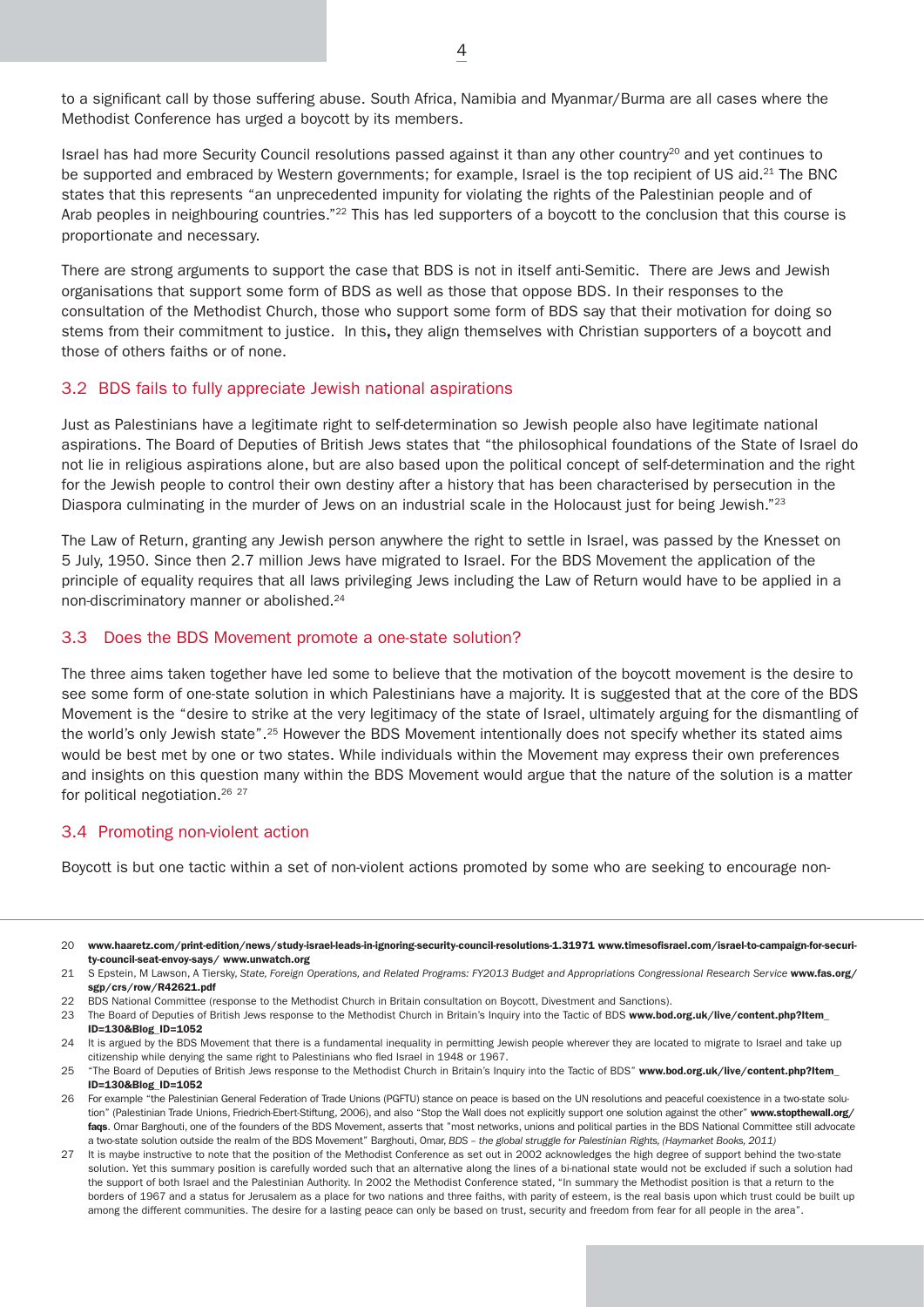violent resistance among Palestinians.28 Other non-violent actions encouraged over the past decade include building Palestinian civil society movements, building networks with other movements overseas, "steadfastness" (standing up to overwhelming odds and never giving in), peaceful demonstration and legal action in courts in other countries. Advocates of non-violence seek to build public confidence in peaceful resistance over that of armed confrontation. As, sadly, given the increasing levels of anger and frustration the prospect of a new armed conflict cannot be ruled out,<sup>29</sup> the need for effective non-violent strategies has never been greater.<sup>30</sup> Among the strategies for non-violence BDS has come to be regarded by many Palestinians and others as particularly influential.

# 3.5 Negative impacts within Israel

There are differing views as to how the tactic of BDS will eventually impact on the Israeli public. During the second intifada (2000 to 2005) Israeli citizens were targeted with bombings and drive-by shootings. Continued violence on both sides, including the firing of rockets at Israeli civilian populations by extreme Islamist groups, discourages parties from moving beyond management of the conflict through measures to enforce physical security. The vulnerabilities experienced by Israelis will need to be heard and addressed alongside the fear experienced by Palestinians. There is general agreement that many Israelis may assume that Israel is being targeted by BDS "because they hate us" or "because they are anti-Semitic".31 This may well initially "weaken the Israeli left and support hawkish elements within Israel".<sup>32</sup>

# 3.6 Differing perspectives on entrenching division

There is little doubt that BDS is likely to entrench division. This is potentially problematic given that genuine peace will require not just an agreed set of borders but also reconciliation and mutual understanding. To some extent BDS could distract from a dialogue around the application of the core principles of justice, equality and self-determination across all jurisdictions including those under the control of the Palestinian Authority. It is often suggested that it would be better for the Church to, instead, join with other faiths in efforts to facilitate bridge-building projects and build trust.

It is also recognised that no discussion of political hopes and no commitment to political and social change can happen without non-violent conflict of some form. It would be naive to think otherwise. Overcoming barriers and building bridges is a primary aim of much conflict transformation work, but conflict is also an inescapable feature of human living and can often be unavoidable to bring necessary change.<sup>33</sup> This theme was addressed by the Statement of Conference on Political Responsibility in 1995.<sup>34</sup>

# 4. Arguments concerning consumer boycott

The following sections look at some arguments that are specific to consumer, academic and cultural boycott as well as divestment and sanctions. While the BDS Movement places particular focus on companies that it considers complicit in supporting the occupation (eg Carmel Agrexco, Ahava, Eden Springs, Motorola and SodaStream)<sup>35</sup> its recommendation to consumers is to avoid all Israeli products.

# 4.1 The economic impact on Palestinians

There is broad acknowledgement that an effective consumer boycott of Israel could cause Palestinians in the West Bank or Israel to lose jobs and a valuable source of income. However, the endorsement of the BDS Movement by the major Palestinian trade unions and farmers unions indicates that many Palestinians take the view that the pain inflicted by BDS is necessary to achieve rights in the longer term.

<sup>28</sup> See Palestinian Center for Policy and Survey Research poll no. 49, Sept 2013, for polling in West Bank and Gaza on attitudes towards non-violence verses armed confrontation. Qu 58. www.pcpsr.org

<sup>29</sup> www.telegraph.co.uk/news/worldnews/middleeast/israel/10436109/John-Kerry-warns-of-third-intifada-if-Israeli-Palestinian-talks-fail.html

<sup>30</sup> The picture is further complicated in that among the supporters of BDS will be those who would also support violence as a means of resistance.

<sup>31</sup> Boycott from Within boycottisrael.info/content/frequently-asked-questions Question 11

<sup>32 &</sup>quot;The Board of Deputies of British Jews response to the Methodist Church in Britain's Inquiry into the Tactic of BDS" www.bod.org.uk/live/content.php?Item\_ ID=130&Blog\_ID=1052

<sup>33</sup> *Peacemaking: A Christian Vocation, (The Methodist Church/The United Reformed Church, 2006) "Chapter 6: Towards a Christian Vocation of Peacemaking"*

<sup>34</sup> The Statement offers a broad reflection on the theme of conflict, both within churches and beyond, arising from political advocacy carried out by local or national Church entities. It questions whether the avoidance of conflict is always an appropriate ideal. "Methodist Church in Britain Statement of Conference on Political Responsibility" www.methodist.org.uk/downloads/pi\_politicalresponsibilitystatement\_95.pdf Para 45 (e)

<sup>35</sup> BDS Movement, www.bdsmovement.net/activecamps/consumer-boycott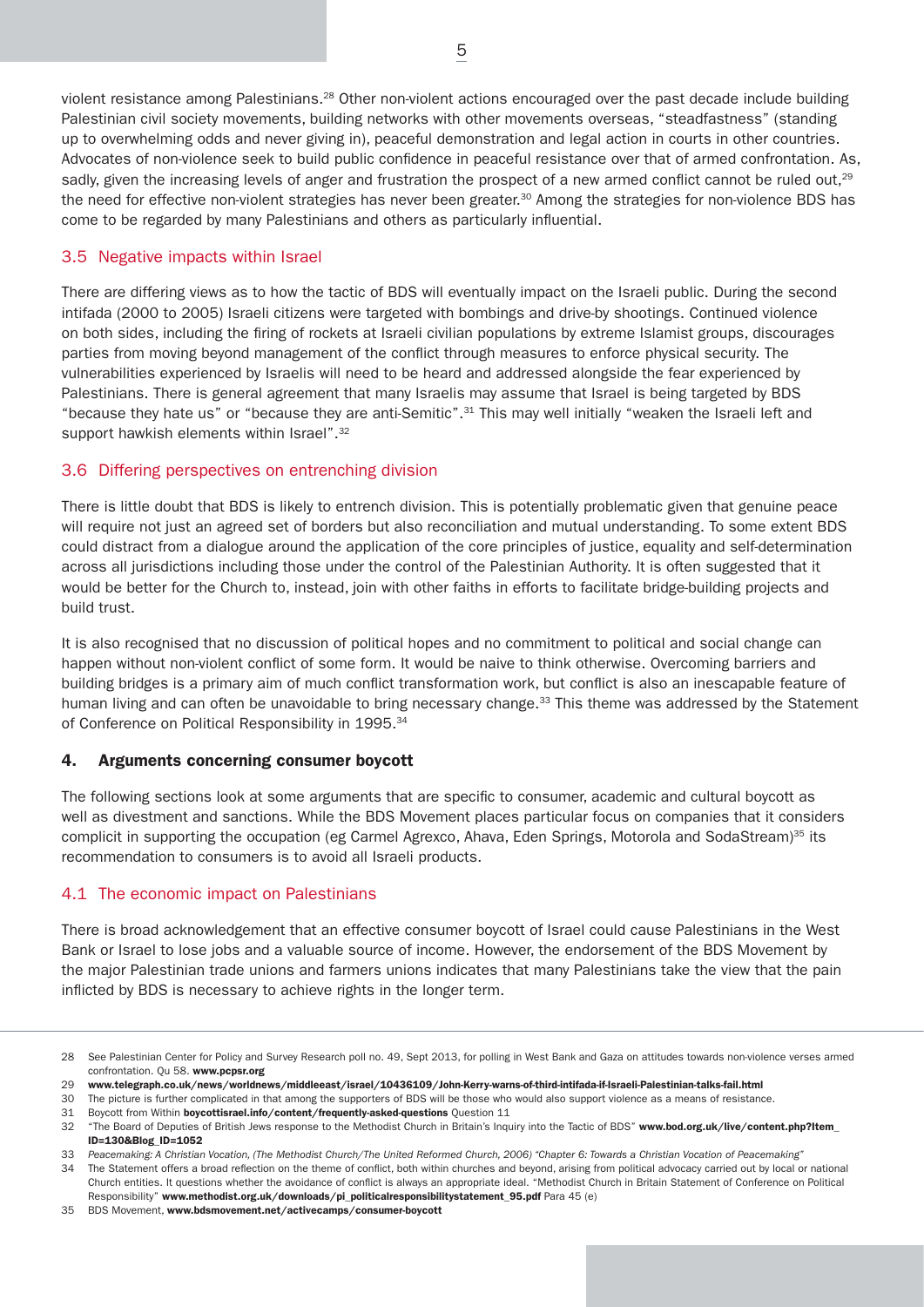# 4.2 Problems with the feasibility of consumer boycotts

A blanket ban on all Israeli goods is difficult to achieve as Israeli manufactured products and components are prevalent in the UK market place. For example, the Israeli-owned company Teva Pharmaceutical Industries Ltd supplies many NHS prescription medicines.<sup>36</sup> The pragmatic approach proposed by the BDS Movement is to boycott goods within reason, but this does rather suggest a boycott of convenience.

# 5. Arguments concerning academic boycott

In 2004, 170 Palestinian organisations formed the Palestinian Campaign for the Academic and Cultural Boycott of Israel (PACBI).<sup>37</sup> Its call is for a boycott of institutions rather than individuals.<sup>38</sup> The call for an academic boycott is predicated on the argument that Israeli academic institutions, firstly, maintain a close relationship with the political-military-intelligence establishment and contribute to the Occupation, and secondly, fail to recognise Israeli responsibility for the colonisation of the West Bank.39

# 5.1 The potential high impact of an academic boycott

Those who support the tactic of boycott point out that an academic boycott would have a high profile due to the justifiable pride that Israel has in its academic achievements.

# 5.2 Academic boycott runs contrary to the principle of a free exchange of ideas

The free exchange of ideas lies at the heart of academia. Although the academic boycott is not intended to apply to individual Israeli scholars engaged in ordinary forms of academic exchange<sup>40</sup> it would impact on individual academics working within Israeli universities. An academic boycott would to some extent curtail the opportunities for academic exchange and would discriminate against Israeli academics who are critical of the Israeli government. Several responses to the Methodist Church consultation pointed out that, irrespective of the political pressures placed on academic institutions, the Israeli academic community contains some of the most free-thinking members of Israeli society.

# 6. Arguments concerning cultural boycott

PACBI also coordinates the cultural boycott. The boycott targets events or products that are sponsored in some way by an official Israeli body (eg government ministry, municipality, embassy, consulate, state or other public film fund, etc). Although it is not targeted towards artists on the basis of their nationality, individual Israeli artists will inevitably be affected.

# 6.1 Potential impact – recalling the South African experience

While the situations of apartheid South Africa and that of Israel and the occupied territories differ markedly, it is clear that boycotts, divestments and sanctions helped to shift the understanding and perception of the white South African population. The global cultural and sporting boycott in South Africa was a particularly effective tool in persuading the white South African public that apartheid had to be brought to an end.

# 6.2 Lacking discrimination

Whatever the guidelines for a cultural boycott it is likely that it will be perceived as an attack on Jewish culture and on a people on the basis of their nationality. A broad cultural boycott could also affect some Israeli artists who are known to play a positive role in bringing people together to overcome the conflict.

39 The PACBI call - http://pacbi.org/etemplate.php?id=869

<sup>36</sup> www.tevauk.com/

<sup>37</sup> PACBI is a member of the BNC

<sup>38</sup> PACBI Guidelines for the International Academic Boycott of Israel (Revised August 2010), www.pacbi.org/etemplate.php?id=1108

<sup>40</sup> American Studies Association Council Statement on the Boycott of Israeli Academic Institutions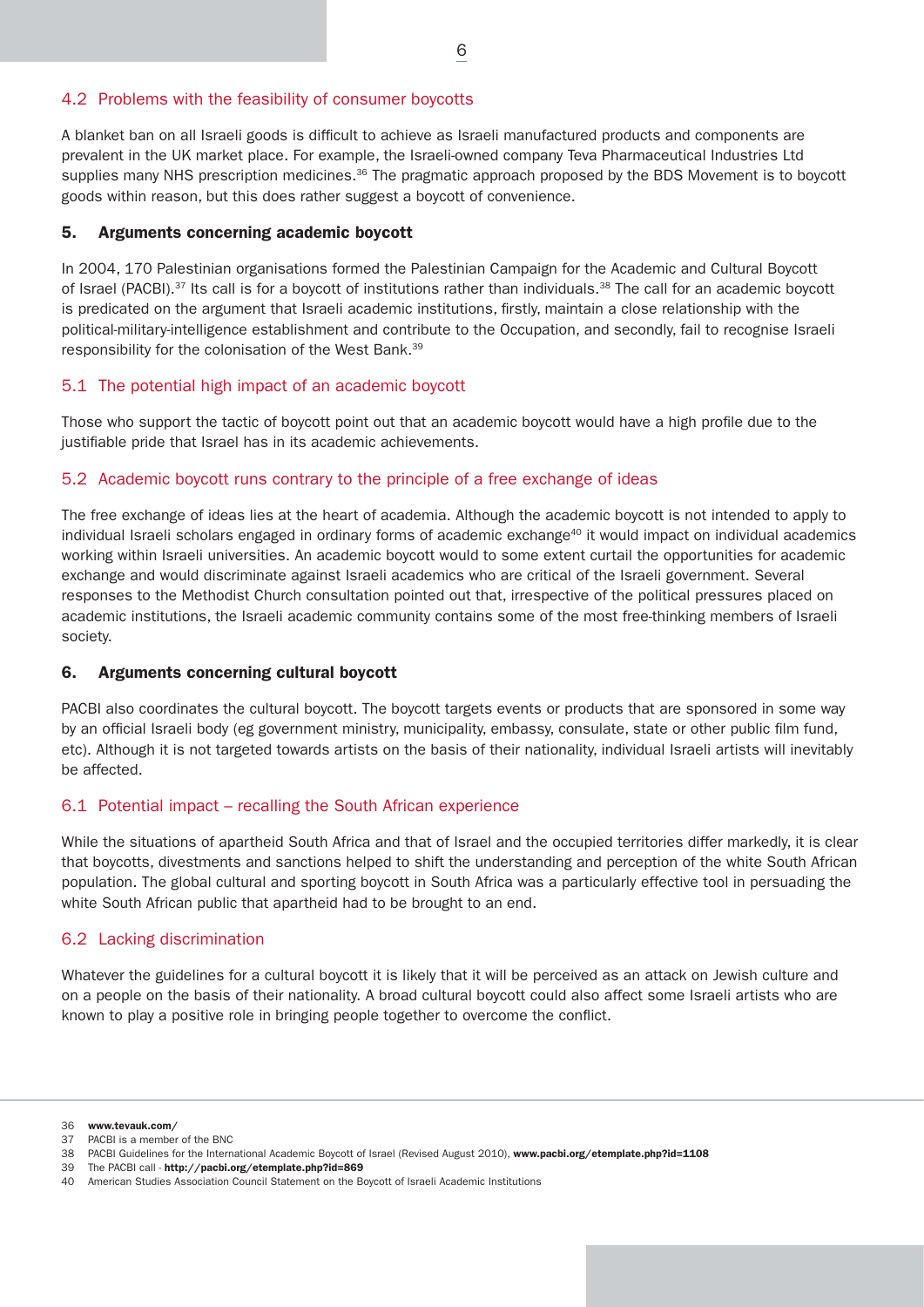#### 7. Arguments concerning divestment

The BDS Movement suggests that institutional investors divest from all Israeli companies and all companies that support or profit from "Israel's violations of international law".<sup>41</sup> In practice the BDS Movement concentrates on companies that are trading in the occupied territories or are in some way directly supporting the occupation.

The Central Finance Board of the Methodist Church (CFB)<sup>42</sup>, has an existing investment policy in relation to Israel and Palestine.<sup>43</sup> This policy identifies causes of concern with respect to commercial involvement in the occupation<sup>44</sup> and guides representations made to companies. Divestment is considered on a case by case basis if, following discussion, a company's activities and practices remain a serious concern.

## 7.1 Impact of divestment on company behaviour is tangible and growing

In a global marketplace companies are becoming more aware of the reputational risks associated with their relationships with key partners in areas where there are human rights concerns. Divestment programmes have helped to highlight the role of international companies in the occupation.

## 7.2 Divestment closes the door to further engagement

Investors who have active engagement programmes are aware that when divesting you close the door to further engagement with a company. Investors no longer have the relationship of a concerned investor to influence a company on wider human rights issues beyond Israel and Palestine.

## 8. Arguments concerning sanctions

Sanctions in their broadest sense encompass measures to restrict military links, economic links or diplomatic links.<sup>45</sup> As with other elements of BDS, sanctions can either be applied narrowly against settlements<sup>46</sup> (reflecting the views of the overwhelming majority of governments including all EU states that consider the establishment and expansion of settlements in the West Bank to be illegal under international law) or more widely against Israel.<sup>47</sup> For example there have been calls for suspension of the EU Israel Association Agreement on the basis of Israel's failure to live up to mutual respect for human rights and democratic principles, as stipulated by article 2 of the Agreement. <sup>48</sup>

#### 8.1 Failure to respond to international concerns is bound to impact relations

The settler population in the occupied Palestinian territories has increased from 110,000 at the time of the signing of the Oslo Agreement in 1993 to over 300,000 today. Israel's unilateral action in expanding settlements has made a lasting peace based on a two-state solution more difficult to achieve.<sup>49</sup> The European Union has active interests and commitments in Palestine not least in the provision of very significant amounts of Foreign Aid to the Palestinian Authority. It is argued that the Government of Israel must understand that failure to respond to international concerns over compliance with international law with respect to the occupied territories will come at a cost to

#### 41 www.bdsmovement.net/divestment

42 The Central Finance Board of the Methodist Church in Britain manages investments of over £1 billion on behalf of Methodist organisations. The CFB is responsible for decisions on investment and disinvestment, but receives advice from the Joint Advisory Committee on the Ethics of Investment (JACEI) on ethical issues relating to investment. JACEI coordinates the development of ethical policies related to investment and reports to the Conference of the Methodist Church on its workings and comments on the performance of the CFB in managing its funds in accordance with the aims of the Methodist Church.

<sup>43</sup> *Investment in Israel/Palestine CFB Policy Paper,* www.cfbmethodistchurch.org.uk/downloads/policy\_statements/cfb\_israel\_palestine\_policy\_statement.pdf See also Joint Advisory Committee on the Ethics of Investment (JACEI) Discussion Paper www.cfbmethodistchurch.org.uk/downloads/position\_papers/jacei\_israel\_palestine\_position\_paper.pdf

<sup>44</sup> This briefing makes reference to 'occupation' although the use of the term poses difficulties for some. The Methodist Church continues to speak of 'illegal occupation'. This expression reflects the findings of the advisory opinion of the International Court of Justice in 2004 and the position of the UK and other governments.

<sup>45</sup> Examples of potential measures include 1) placing limitations on government grant and loan co-operation as the EU has done on the Horizon 2020 research funding, 2) abolishing cooperation with Israeli defence companies such as Elbit Systems that is a part of the UK Watchkeeper drone programme, 3) placing a freeze on any upgrade in the status of diplomatic relations, ensuring that relations are based on the shared values of both parties, and particularly on respect for human rights and international law 4) suspending of the EU Israel Association Agreement until such time as negotiations on a final status agreement are concluded and the occupation brought to an end.

<sup>46</sup> For example in May 2012 the General Conference of the United Methodist Church, while declining a call for divestment from three companies, nevertheless passed resolution 6073 calling on sanctions by all nations to "prohibit the import of products made by companies in Israeli settlements on Palestinian land" See also *Trading Away Peace supported by the Methodist Church in Britain* www.methodist.org.uk/media/682958/israel-palestine-trading-away-peace-1012.pdf

<sup>47</sup> International Court of Justice Advisory Opinion

<sup>48</sup> The EU Israel Association Agreement provides preferential trade terms between Israel and the EU www.eccpalestine.org/23-meps-call-for-suspention-of-eu-israel-association-agreement/

<sup>49</sup> See www.gov.uk/government/news/foreign-office-minister-strongly-condemns-israeli-settlement-plans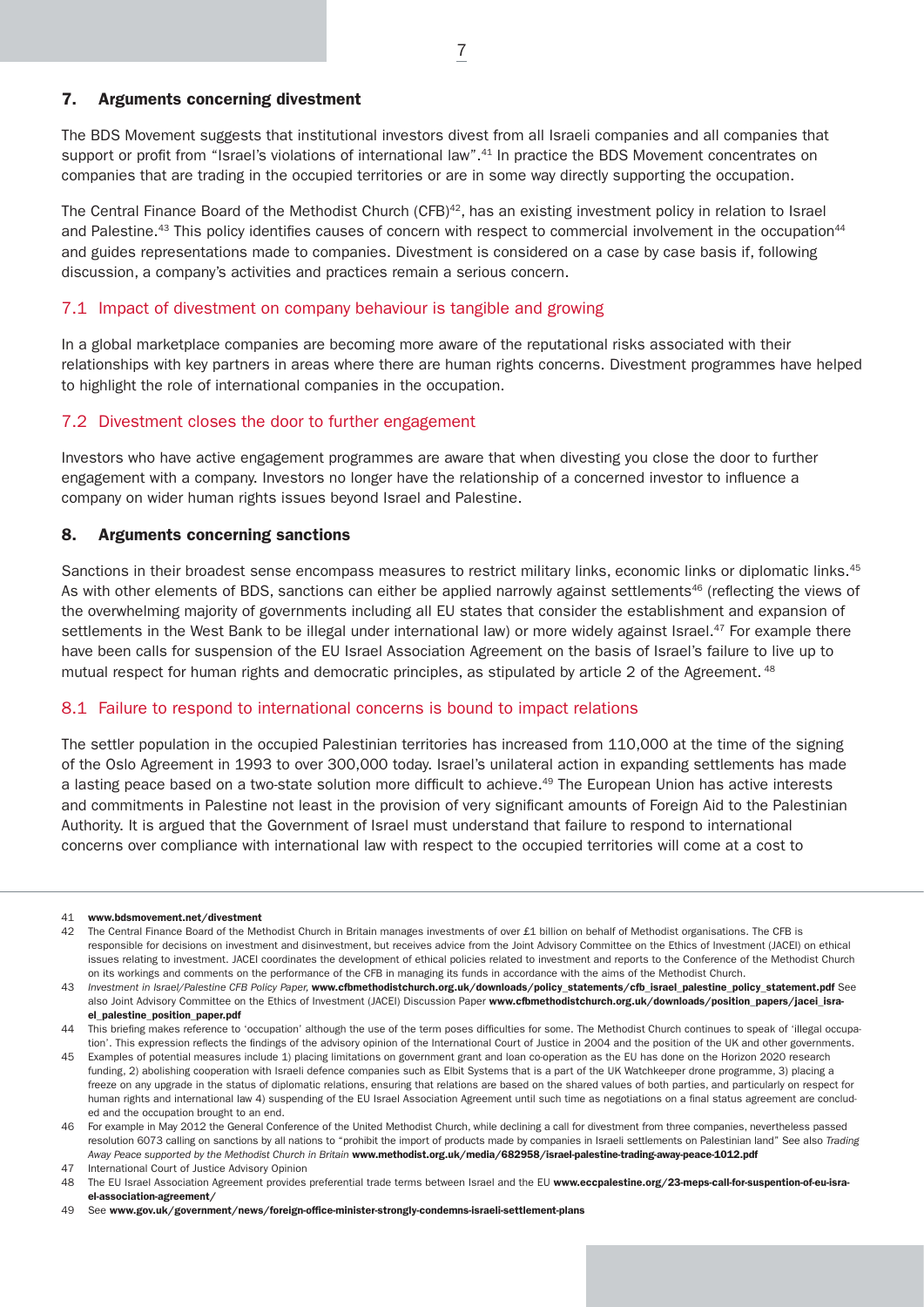bilateral relationships.<sup>50</sup> A group of 26 former European leaders has suggested that the best way to help the US administration's efforts in resolving the conflict is to impose a penalty on Israel for attitudes and policies that run counter to the positions that the US president himself has advocated.<sup>51</sup>

# 8.2 Difficulties with perceptions of inconsistency in sanctions policy

It is argued that trade sanctions against Israel (which currently do not have much international support) would be unjust as this would be inconsistent with the approach taken to occupation in other contexts including China's occupation of Tibet, Morocco's occupation of Western Sahara and Turkey's occupation of northern Cyprus. Such comparisons are fraught with difficulty and therefore questions of consistency will always be contested.<sup>52</sup>

# 9. Inter faith relationships and the question of anti-Semitism

Of crucial importance to the worldwide Church is its relationships with Jews, Muslims and followers of other faiths and any support for BDS would have implications for our relationships with Jewish people. Christians and Jews share a common heritage extending well beyond the sharing of our scriptures. Our traditions are founded on a set of moral values including the dignity of each human being before God, our rights and responsibilities and the discipline of service for the benefit of others. There are many flourishing relationships between Methodist churches and Jewish synagogues that have enriched our experience of encounter with God and helped us to reflect on the role of faith in public life. However, our respective journeys over the past centuries have seen strife and persecution that require of the Christian church deep reflection and repentance for our attitude towards those outside of our own faith community.

# 9.1 A Church support for boycott will negatively impact Jewish/Christian relationships

The very notion of boycott recalls for many the Nazi organised boycott of 1933 when Hitler came to power. That boycott sought to rid the German economy of the Jews. Based on vicious anti-Semitism it led ultimately to the holocaust and consequently the term 'boycott' resonates painfully today. Any formal call for boycott from Churches strengthens a perception among some within the Jewish community that Christians are unwilling to counter anti-Semitism. This would present difficulties for relationships between Methodists and many in the Jewish community.

While it is argued in 3.1 that BDS does not treat Israel unfairly the perception among many Israelis is very different.

# 9.2 Problems associated with extremist groups

Campaigns sometimes attract the support of extreme fringe elements and the BDS campaign is no exception. There have been a few instances of disruptive demonstrations at Israeli cultural events and abuse directed at Israeli academics.

The actions of those who may have anti-Jewish motivations and are acting outside of the remit of the BDS Movement will cause further difficulty for institutions considering or supporting boycott and divestment. A focused boycott applied to goods and services that directly impact the occupation has more likelihood of maintaining distance from such actions.

## **Conclusion**

This briefing has set out to examine the call of the BDS Movement as directed by the 2013 Methodist Conference. We have acknowledged that, when a national Church institution issues criticism of the policies of the Government of Israel it can be perceived as hatred and victimisation of the Jewish people, although the intention may be very different.

Some might perceive that the intention of those supporting any form of BDS is to challenge the existence of the State of Israel. Section 3 questions this interpretation of the aims of the BDS Movement and suggests that this would be

<sup>50</sup> See for example the letter of 15 EU leaders to the EU High Representative for Foreign Affairs and Security Policy, Baroness Ashton, September 2013.

<sup>51</sup> Letter to the President of the European Council from the European Former Leaders Group (EFLG) 2 December 2010 www.middleeastmonitor.com/resources/documents/1835-memo-publishes-full-letter-of-former-european-leaders-to-eu

<sup>52</sup> It should be noted that none of these situations offer direct comparisons to the situation in Israel/Palestine. For example, while the occupation of Northern Cyprus is made possible with the military intervention of Turkey, the people of Northern Cyprus do have a functioning system of self-governance within a clearly defined geographical area.